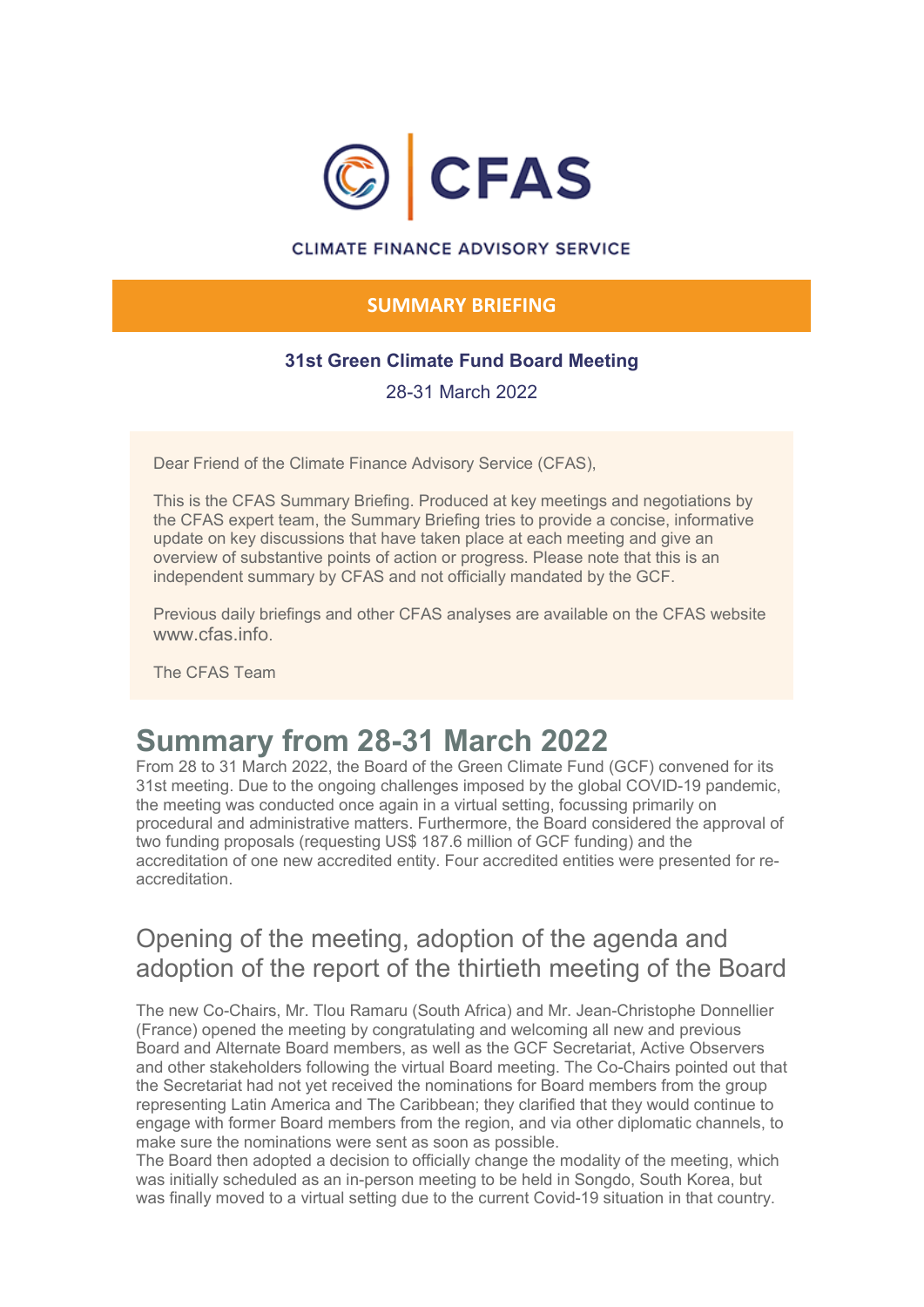Discussions on the agenda focused first on the fact that the agenda was circulated late and lacked annotations. Many Board members also pointed at a lack of substance in the agenda, with almost no policy items and only two Funding Proposals and one accreditation up for discussion. Furthermore, they pointed at specific items that should have been included in the agenda but weren't, especially policies related to the topic of access. They also asked the Co-Chairs to explain how they intended to move forward with some of the items on the agenda. This concerned three items circulated previously as decisions between board meetings that had been objected to, the "Revised terms of reference for the Head of the Independent Evaluation Unit", "Updated accreditation framework" and "Updated guidelines for the operation of Board committees". The Co-Chairs explained that some of these questions could be addressed during the substantive discussions for the item on Decisions proposed between Board meetings; they also pointed at the fact that the relevant documents were under a consultative process and therefore were not yet available. After a commitment on the part of the Co-Chairs to deal with these items during the meeting, the agenda was adopted.

Following the discussion on the agenda, the Co-Chairs presented the report of B.30. They called for the adoption which was confirmed without any objections.

### Appointment of Board members to the Committees of the Board

The Board then discussed the matter of the appointment of members to the committees of the Board. A proposal had been circulated, but objections were raised, concerning the gender balance in the committees and the transparency of the nomination process. In light of these objections, the item was suspended. On the final day of B.31, the appointments were adopted as proposed. Following the decision, one Board member made a statement in support of an increased gender balance, both on the Board as well as within the Committees, which was supported by several other Board members.

### Board decisions proposed between the thirtieth and thirty-first meetings of the Board

Since B.30, a total 7 decisions have been adopted on a non-objection basis, including:

- Accreditation of observer organizations
- Status of approved funding proposals: Adding new host countries to FP128 (Arbaro Fund – "Sustainable Forestry Fund")
- Status of approved funding proposals: extension of deadline in respect of FP145 (RELIVE – REsilient LIVElihoods of vulnerable smallholder farmers in the Mayan landscapes and the Dry Corridor of Guatemala)
- Investigation Standards
- Election of Co-Chairs of the Board for 2022
- Performance review of members of the Independent Technical Advisory Panel
- Dates and venue of the thirty-first meeting of the Board

Some of the proposed decisions were still pending in the beginning of B.31, but could be resolved throughout the meeting:

- Revised terms of reference for the Head of the Independent Evaluation Unit: Objection resolved and revised document adopted at B.31.
- Updated accreditation framework: This matter was discussed on various occasions throughout B.31, finally leading to an agreement among the Board Members. The details of the discussion can be found in the section on "Matters related to accreditation".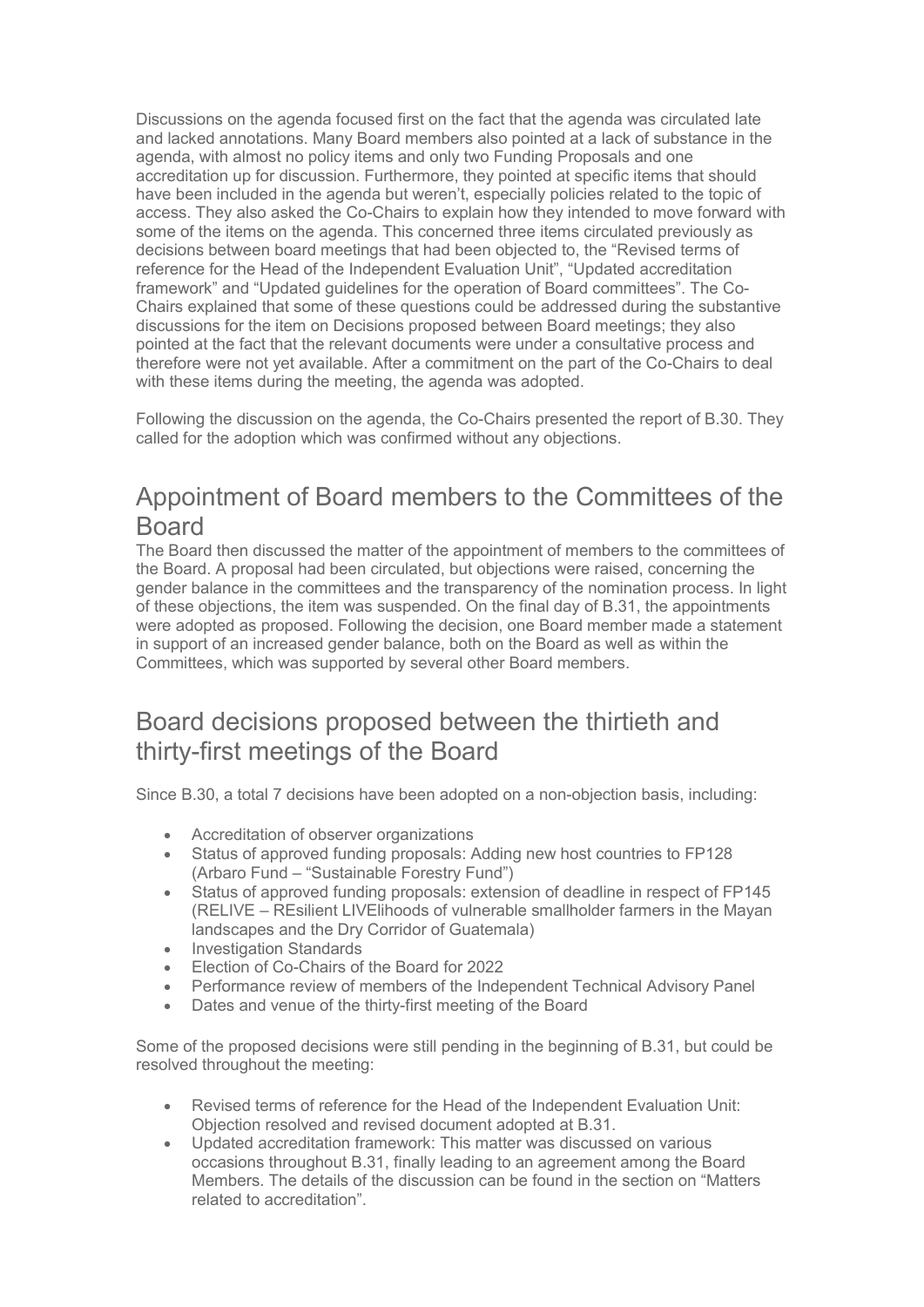• Updated guidelines for the operation of Board committees:

The Board members were not able to agree on "Updated guidelines for the operation of Board committees", which was also addressed several times during B.31. The item will need to be re-addressed in between Board meetings or within one of the upcoming meetings.

### Report on the activities of the Secretariat

The Secretariat made a presentation highlighting the key results of the Fund, including the achievement of 75% of its Key Performance Indicators (KPIs) as of December 2021, as well as a record programming of US\$ 2.9 billion in 2021. Other achievements included an increase in the amount of resources channeled via Direct Access Entities (DAE), that 80% of the portfolio is already under implementation, as well as an increase in the disbursement rate. However, the Secretariat explained that difficulties exist when trying to reconcile the different targets of the Fund. The Secretariat also presented the status of the resources of the Fund and added that a priority to achieve the Fund's targets was the need for additional front loading of resources, as well as additional resource mobilization. Challenges for the Fund included a shift in the type of programming in the Readiness programme, to more support for NDCs and engagement with the private sector; leveraging country programmes; moving from concept notes to full funding proposals; managing the portfolio of accreditations and re-accreditations; and consolidating the risk management system of the GCF. The Secretariat also mentioned additional action areas, including shifting GCF policies towards implementation, by including sections on monitoring and evaluation; as well as preparing for the GCF's second replenishment. The Board welcomed the presentation by the Secretariat and congratulated it for its achievements. However, some Board members specified areas of concern that need improvement, including the number of funding proposals from DAEs; the low number of proposals approved via the Simplified Approval Process (SAP); delays in disbursement; the long pipeline for accreditation and re-accreditation; the need for more proposals from Central and Eastern Europe; the difficulty leveraging private finance and increasing the amount of funds dedicated to the private sector, among others. Board members alluded to the need to adopt relevant policies to improve the GCF's results, including the revised SAP and the Private Sector Strategy, in addition to the need to increase impact measurement.

### Reports from Board committees, panels and groups and reports on the activities of the independent units

The two Co-Chairs made a reference to the reports shared in advance of B.31. For committees, panels and groups, this included information on ongoing or planned activities shared by the Accreditation Committee, the Accreditation Panel, the Investment Committee, the Performance Oversight Committee, the Technical Advisory Panel and the Risk Management Committee. Reporting on the independent units included the Independent Redress Mechanism, the Independent Integrity Unit and the Independent Evaluation Unit. The Board members took note of the reports without further comments.

### Updated work plan of the Board for 2020–2023

#### a) Co-Chairs' mandates and consultations

The Co-chairs introduced the item by stating that it was unusual to have discussions on this topic, but that they had decided to collect the views and expectations of the Board, especially concerning the outline of their proposed approach and governance aspects. However, some Board members voiced the difficulties they faced reviewing many of the documents because they had received them on the same day, as well as their confusion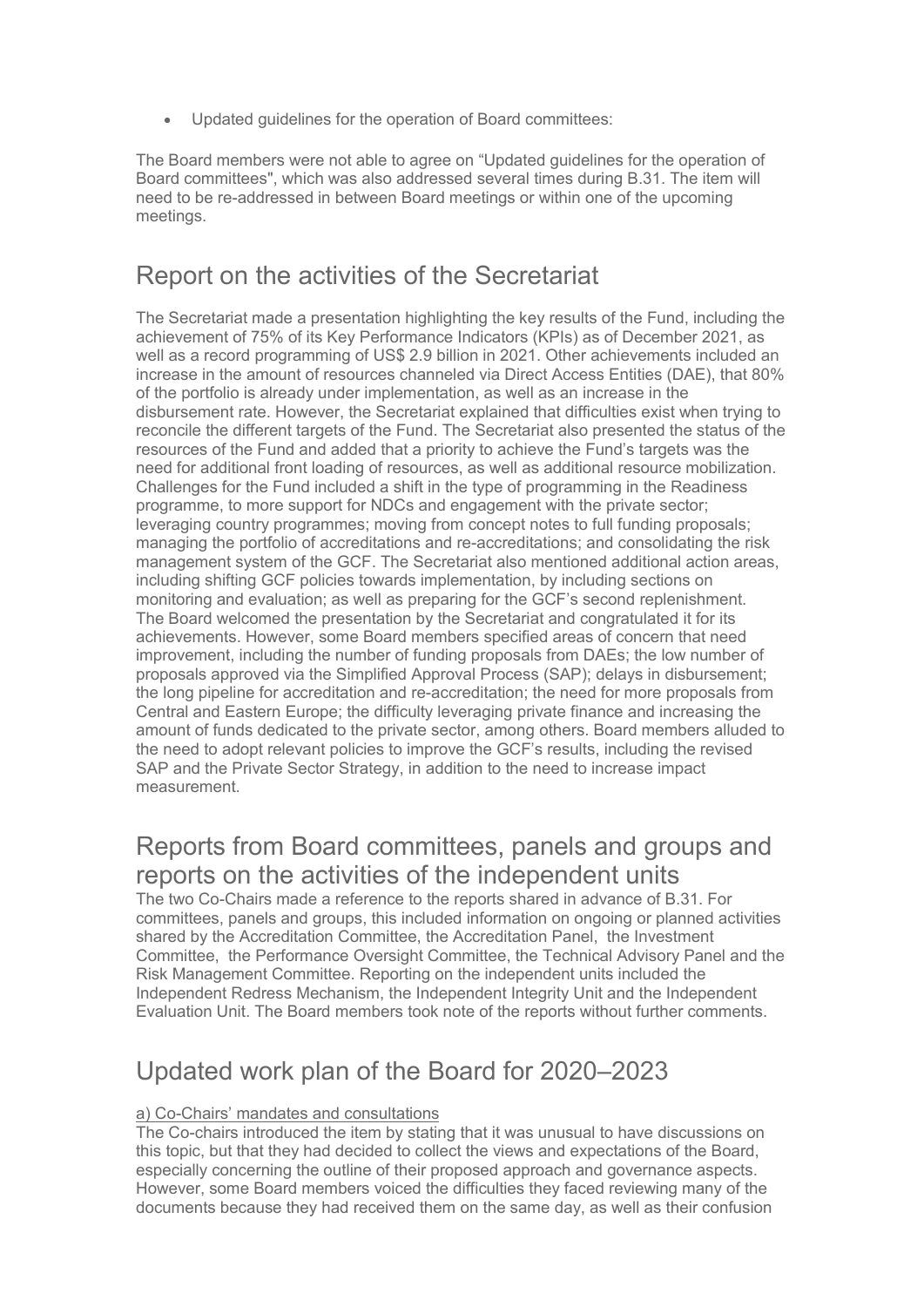about what exactly the Board was expected to do. Some members addressed issues of governance, especially the transparency of the Board's consultation processes, and the need for these to be more open and inclusive, to ensure consensus and accelerate the release of documents. They also advocated for more clarity in the roles of the Co-Chairs and the Secretariat in these consultations, and for a stronger role for the Secretariat, including by making changes to the Rules of Procedure (ROP) if needed. Nevertheless, this last point was not shared by all Board members.

b) Appointment of Board-appointed officials and performance-related matters This item was discussed in an executive session.

#### c) Strategic planning and programming matters

A list of matters the Board would launch and work on, with a view to resolving them in 2022 and 2023, was presented to the Board for consideration, including the Updated Strategic Plan (USP), the Second Performance Review (SPF), the launch of the GCF-2 replenishment process, the launch of the strategic programming process, amongst others. Board members agreed on the importance of all these matters, in order to close policy gaps, evaluate the performance of the GCF and establish its strategic vision. Board members highlighted the need for a clear timeline to deal with these matters. Members expressed their views on how some of this work should be organized; for example they highlighted the need to finalize the USP and the SPF ahead of the replenishment process, by working on them simultaneously. These documents would present the Fund's strategic vision and value proposition and, according to some Board members, should also address issues of governance and decision making in the Fund, all with a view to facilitate replenishment decisions for contributing countries. However, this view was not shared by other Board members, especially from developing countries, who considered that a clear sequence needed to be followed, especially that the SPR needed to inform the considerations of the USP; while others considered that the replenishment process should not depend on the USP or use the updated plan for conditioning funds to specific outcomes.

#### d) Institutional matters

The Co-Chairs presented a list of institutional matters for consideration by the Board as part of its work plan.

Board members welcomed the list of issues and shared some views on the respective items. Some members welcomed the establishment of a Indigenous People Advisory Group, while highlighting the need to provide the opportunity for inputs from stakeholders on the terms of reference for this group. The need to consider an adjustment of the salary scale was also stressed by some Board members, stating that the Board needed to show the staff of the GCF that it takes their welfare and compensation seriously, praising the hard work of the Secretariat in difficult times during the global COVID-19 pandemic. One Board member suggested that the Budget Committee shall continue its work on this matter. On the upcoming revision of the Trustee arrangements, one member expressed hope for a swift process and decision by the Board, in order to ensure the effectiveness of the fund. Last but not least, many Board members requested further clarity on the item on "Guidelines for the effective functioning of the IEU". Some argued that the IEU was already working effectively with corresponding terms of reference and that further guidelines were therefore not needed.

### Matters related to accreditation

The "Updated Accreditation Framework" was put to the Board as a decision between meetings in 2021, but two objections were received. The Co-Chairs presented a revised version to the Board, intended to ensure consistency with relevant policy updates, notably the Accreditation Strategy, and included references to the Independent Evaluation Unit's Synthesis on Accreditation as well as other related IEU Evaluations covering matters of accreditation. After several rounds of discussion throughout the whole Board meeting, the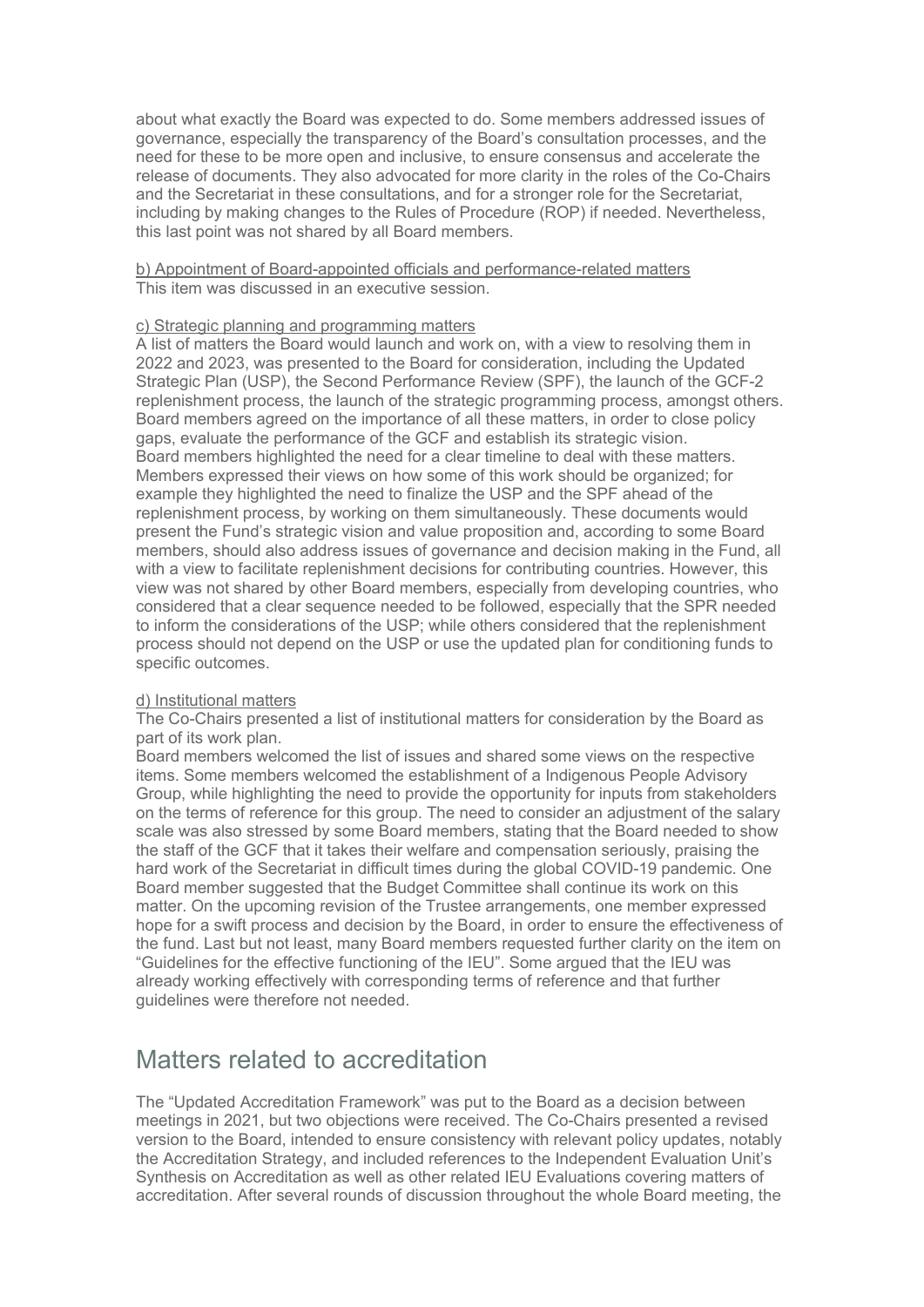members were able to address the final, outstanding matter, i.e. adjusting language on the referencing of other standards and policies already approved by the GCF, followed by an adoption of the decision text.

The update process was initiated by a decision at B.22 and referred to several Board decisions taken since B.23. One of the outstanding topics addressed in this decision were the implementation arrangements and budget for the project-specific assessment approach (PSAA). This is a streamlined process for organisations seeking finance for oneoff, innovative climate solutions, which shall be piloted from 2023 onwards. In its first year, there shall be a focus on proposals coming from subnational, national and regional entities based in developing countries.

# Consideration of Accreditation Proposals

The Secretariat presented the status of accreditation and the pipeline of entities seeking to get accredited as well as re-accredited. As of 25 March 2022, 112 entities are accredited with the GCF of which 77 have finalized their legal arrangements with the Fund. B.31 marks the third meeting in which the GCF considers re-accreditation of entities. In 2022, it is expected that 20 entities will submit a re-accreditation request. At this point in time, 9 entities had passed their accreditation term, but are not yet re-accredited. The Secretariat emphasized that reaccreditation requests should be submitted 6 months in advance of the end of the initial accreditation term. If entities are in between accreditation terms, programming with the GCF is not possible. It is estimated that an average of 30 entities will seek re-accreditation per year. The status of the pipeline of new entities seeking accreditation with the GCF is 137. The majority of these entities are Direct Access entities (DAEs) and private sector entities, many of them the first ones of their respective countries. With regards to updating their accreditation level, 16 entities had filed such a request.

In outlining the number of applications for new accreditations, updated accreditations and re-accreditation, the Secretariat underlined that it was under a high workload. For example, it has reviewed on average 68 applications per year, but is now expecting to have to deal with around 150 accreditation related processes. It was therefore announced that the Secretariat will prioritize re-accreditation requests and will focus on the most mature partners among the new accreditation requests (i.e. defined by the best alignment with the Updated Strategic Plan (USP). In support of streamlining (re-)accreditation processes, the Secretariat closed its presentation with an overview of the latest advancement of the Digital Accreditation Platform (DAP) (incl. new guidance and training).

A representative of the Accreditation Panel (AP) presented one new accreditation applicant, the **Jamaica Social Investment Fund (JSIF) (APL115)**, whose application found the approval of the GCF Board.

In addition, the following entities were re-accredited:

- **RAPL001:** Centre de Suivi Ecologique (CSE) (direct access (national), Senegal)
- **RAPL002:** Peruvian Trust Fund for National Parks and Protected Areas (PROFONANPE) (direct access (national), Peru)
- **RAPL004:** Acumen Fund, Inc. (Acumen) (change from regional to international access, also seeking upgrade in project size and risk level, United States)
- **RAPL024:** Development Bank of Southern Africa (DBSA) (direct access (regional), South Africa)

The re-accreditation proposal by DBSA had already been presented to the Board in 2021, but did not find approval of all Board members back then. This was due to the fact that during DBSA's accreditation with the GCF, its overall investment portfolio did not move away from fossil fuel based projects in a significant way, which was expected by the Fund to show commitment to low-carbon, climate-resilient development. In the meantime, DBSA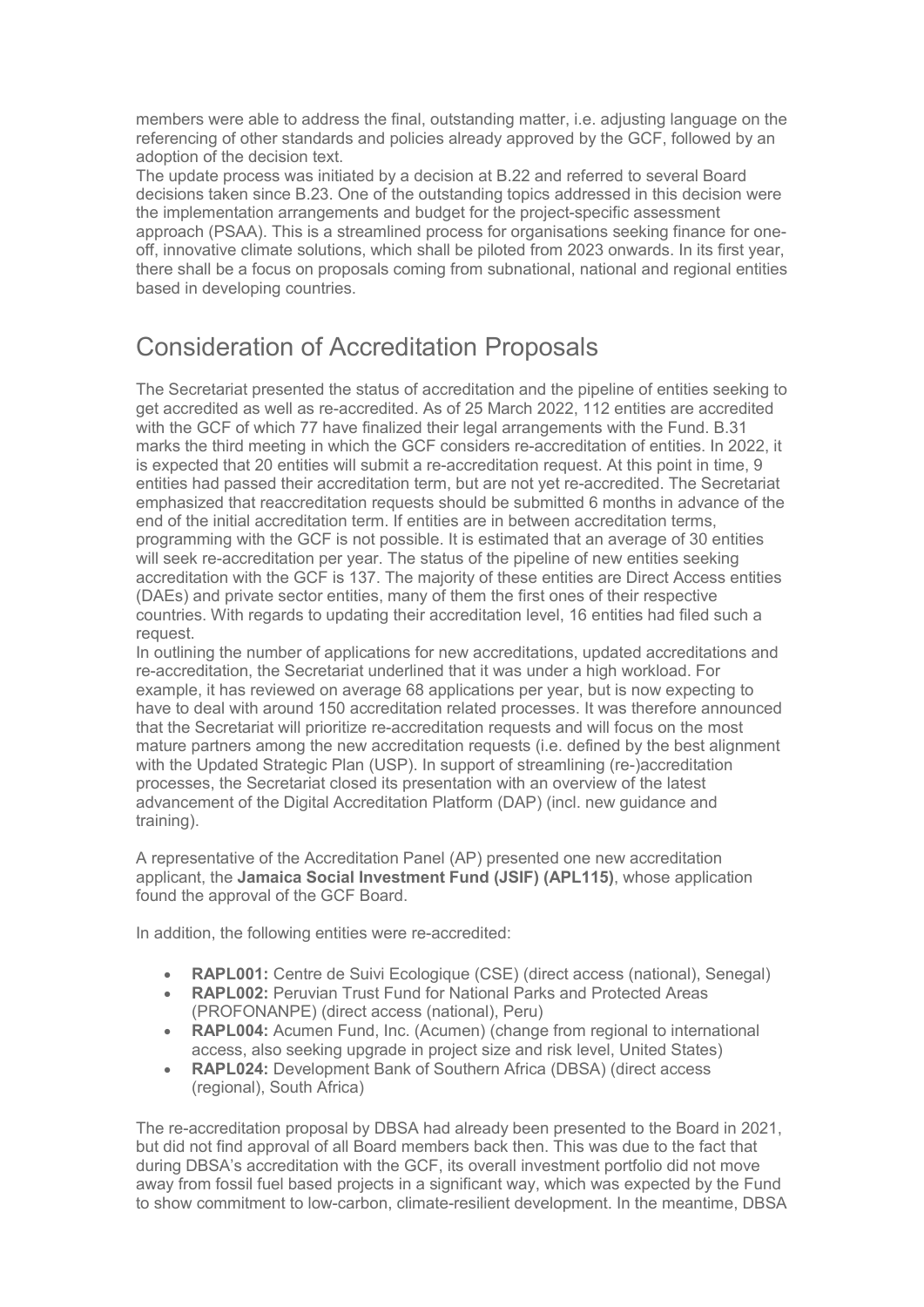published a "Statement on Net Zero" in November 2021, emphasizing its future commitment to shift its portfolio. Board members were finally able to agree to DBSA's reaccreditation by including an addition to the decision text, which "takes note of the DBSA's efforts to advance the purpose of the GCF through the DBSA Board's Just Transitions Framework and related statements in the context of the Convention and the Paris Agreement." After the adoption of this decision, some Board members said that they see in this a reference to the "Net Zero" pledge made, while other Board members emphasized that they would not like to make "Net Zero" a prerequisite for re-accreditation and that specific country circumstances as well as the principle of common but differentiated responsibility shall also be taken into consideration.

### Consideration of funding proposals

The Board considered two funding proposals at B.31, requesting a total of US\$ 187.6 million of GCF funding, and representing a total value of US\$ 294.3 million when taking co-financing into account. Initially, the Secretariat had endorsed six funding proposals with a total requested amount of US\$ 300.4 million of GCF funding, which were submitted to the Independent Technical Advisory Panel (ITAP). Two out of these six proposals were not endorsed following ITAP's review. One funding proposal could not be considered, although it was endorsed by ITAP, because the Accreditation Master Agreement (AMA) of the involved Accredited Entity had lapsed on 20 February 2022. One funding proposal was withdrawn by the accredited entity, for possible re-submission at a later Board meeting.

With the approval of the two funding proposals (both from the public sector), the total number of projects and programmes funded by the GCF would reach 192, with a total GCF funding amount of US\$ 10.2 billion and a total value of US\$ 37.3 billion when including co-financing.

Board members welcomed the presentation by the Secretariat. Many raised deep concerns about the low number of funding proposals being presented to the Board at B.31. In this regard, some Board members stressed the urgent need to address pending policy issues relevant for the assessment of funding proposals, such as the concept of "climate rationale", and highlighted the overall importance of developing guidance for ITAP. One Board member expressed disappointment that for simple administrative reasons, such as the decision of the Board to move the B.31 dates from 7-10 February 2022 to 28-31 March 2022, the Accreditation Master Agreement (AMA) of one accredited entity had lapsed and that therefore a funding proposal from that entity could not be considered at this meeting. He highlighted the need to stick to the agreed dates of Board meetings in order to provide predictability to accredited entities.

The Board approved both funding proposals:

- **FP182:** *"Climate-smart initiatives for climate change adaptation and sustainability in prioritized agricultural production systems in Colombia (CSICAP)"*; Corporación Andina de Fomento (CAF); Colombia; US\$ 73.3 million in GCF funding;
- **FP183:** *"Inclusive Green Financing Initiative (IGREENFIN I): Greening Agricultural Banks & the Financial Sector to Foster Climate Resilient, Low Emission Smallholder Agriculture in the Great Green Wall (GGW) countries - Phase I"*; International Fund for Agricultural Development (IFAD); Burkina Faso, Chad, Côte d'Ivoire, Djibouti, Eritrea, Ethiopia, Ghana, Mali, Mauritania, Niger, Nigeria, Senegal and Sudan; US\$ 114.4 million in GCF funding.

## Second performance review of GCF

The Independent Evaluation Unit (IEU) of the GCF was invited to share a presentation on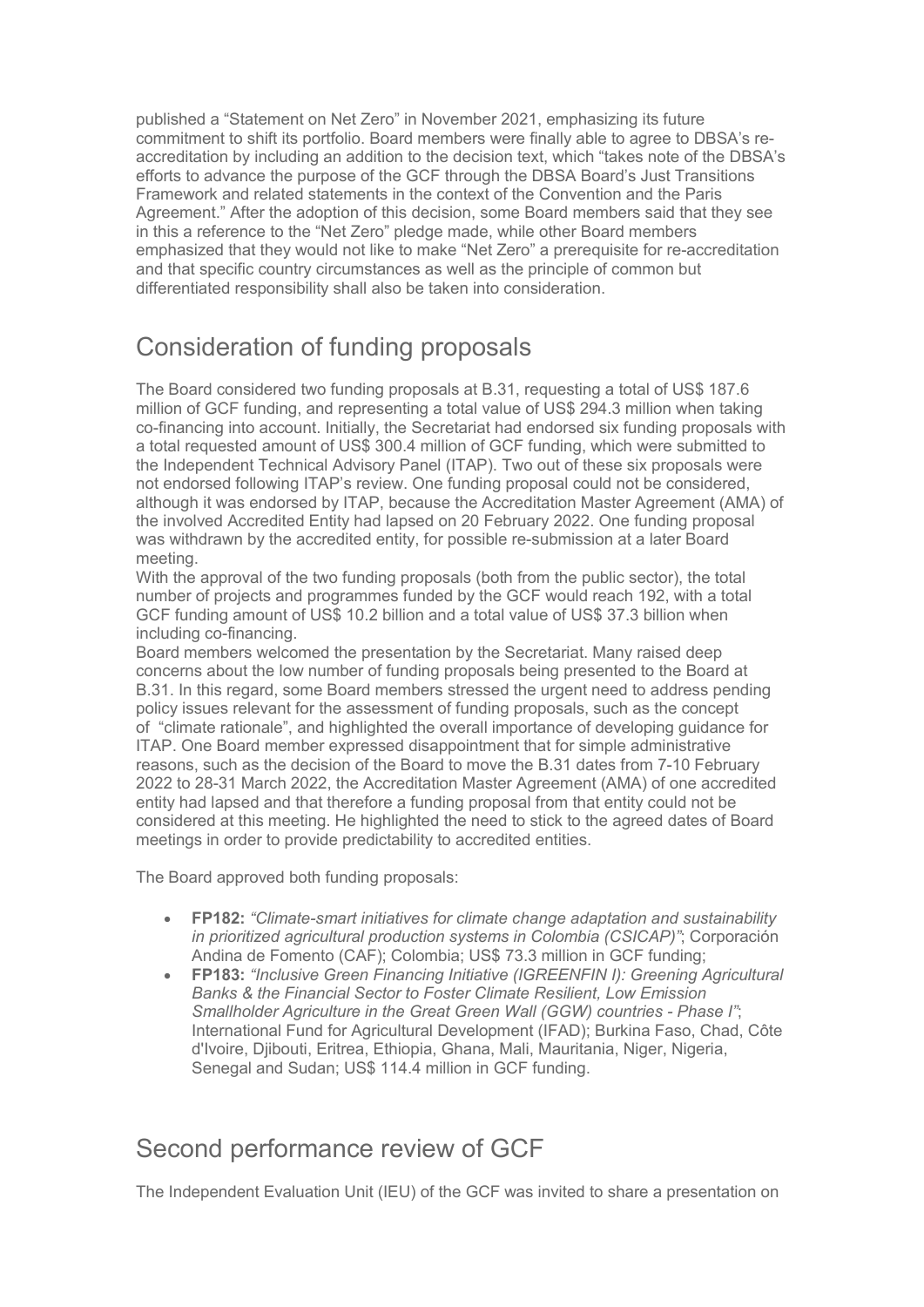their contribution to the SPR, focusing on the Synthesis Report. In their presentation, the IEU clarified the purpose and objectives of their contribution, which included providing objective assessments of the results of the GCF and informing decision making, as well as the update of the GCFs Strategic Plan. They also presented the schedule of their expected deliverables, until B.35 in 2023. Finally, they presented the Synthesis Report, including the methods used, their findings concerning access, programming, implementation and management of risks and results, progress towards achieving impact, institutional architecture and performance, and complementarity and coherence, as well as some emerging observations.

Board members thanked the IEU for their work, and requested further information on some of the remaining deliverables that were scheduled to be released at this time as part of the Second Replenishment process. The IEU responded that there had been some minor delays but the documents would be shared in the following days. Board members also remarked on some of the findings, particularly those concerning governance issues at the Fund, the evaluability of the Fund being low, as well as the remaining issues with access from Direct Access entities, private sector participation, the lengthiness of the post-approval processes, challenges in accessing adaptation finance for vulnerable countries, and accreditation. Many Board members emphasized the need to solve some of these issues by closing policy gaps, including those concerning the private sector and adaptation.

Other Board members focused their remarks on the need to make use of the IEU findings to inform the work of the Board by finding ways to institutionalize action in response to these evaluations or feeding them into policy discussions.

### Evaluations conducted by the Independent Evaluation Unit: Independent evaluation of the adaptation portfolio and approach of GCF

The Independent Evaluation Unit (IEU) of the GCF was invited to share a presentation on the Independent Evaluation of the Adaptation Portfolio and Approach of the GCF. The IEU focused its presentation on the positioning of the Fund in adaptation financing, its capacity for adaptation planning, the private sector and access. They presented their key findings and recommendations, which included the need to clarify the GCF's role and vision for climate adaptation, to define an approach for the private sector, and to address policy gaps, adaptation measurement challenges and the lack of clarity and guidance in its approach to innovation. The IEU also remarked that climate rationale was found to be the most important hurdle to access adaptation finance, according to the stakeholders consulted during the evaluation.

Board members thanked the IEU for their work, emphasized the importance of adaptation and reiterated the need to clarify the GCF's role and strategy for adaptation finance. They also stressed the need to close policy gaps and provide guidance, especially to address the issues of climate rationale and the engagement with the private sector. As before, Board members remarked on the need to find a way to integrate the IEU's findings in the decision making process. To this end, the Co-Chairs proposed drafting decision text to find a way to make the IEU's findings and recommendations implementable.

After some further consultations, the Board took note of the IEU evaluation and the corresponding Secretariat's management response. It requested the IEU to present a management action report no later than one year following the adoption of this decision. Last but not least, the Board agreed to urgently clarify the GCF's role in and vision for climate adaptation, inter alia by requesting the Secretariat to update the draft paper on "Guidance on the approach and scope for providing support to adaptation activities" by B.32, taking into account the findings and recommendations of the IEU evaluation and views expressed by Board members.